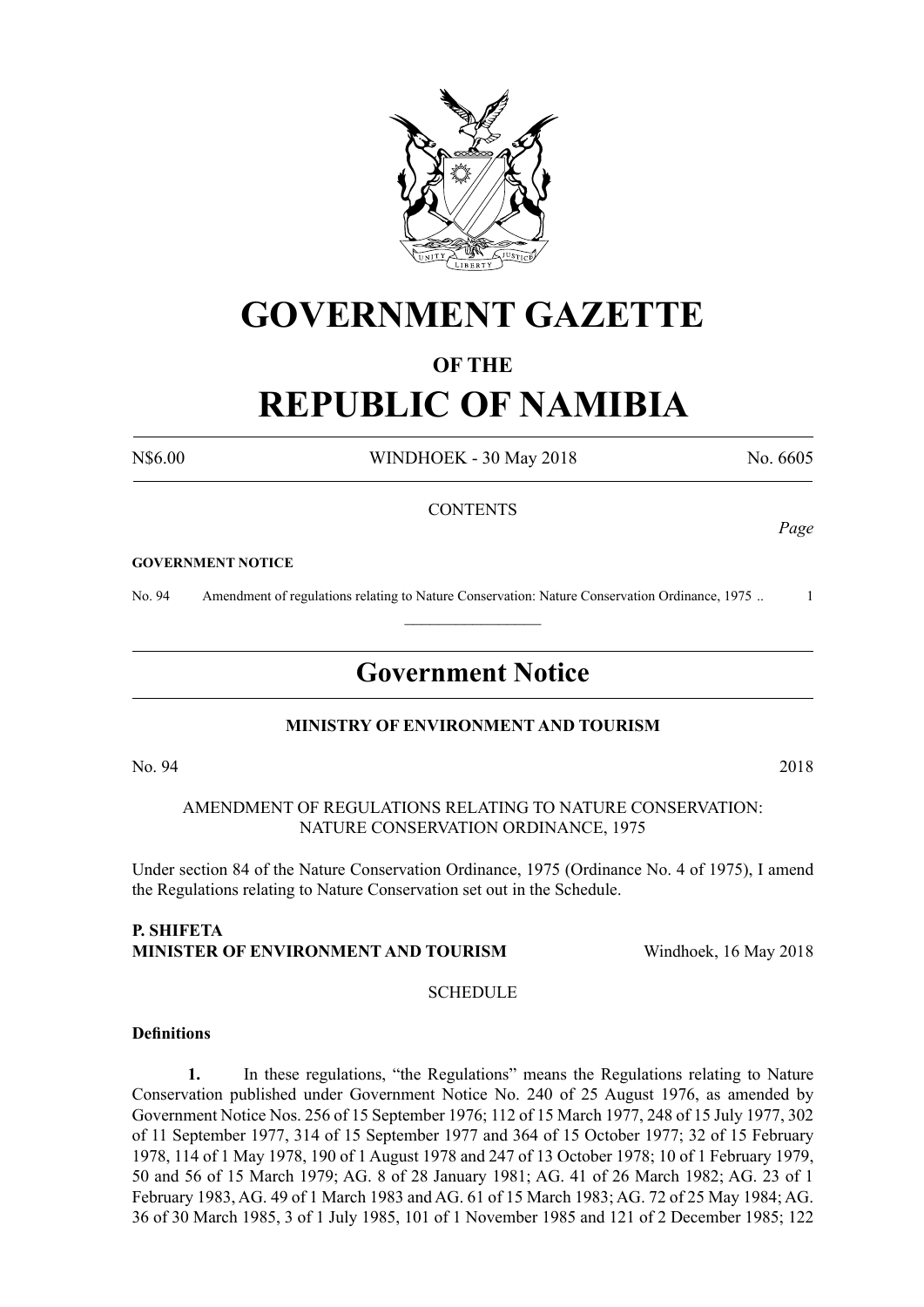of 4 June 1986 and 242 of 1 December 1986; 81 of 15 May 1987; 89 of 23 May 1988; AG. 37 of 15 June 1989 and AG. 44 of 15 July 1989; 152 of 15 December 1993; 304 of 18 November 1996, 83 of 12 May 1997, 119 of 18 June 1997, 59 of 1 April 2009, 9 of 29 January 2010; 210 of 15 August 2012; 19 of 27 January 2016 and 86 of 13 April 2017.

#### **Amendment of regulation 107 of Regulations**

- **2.** Regulation 107 is amended -
- (a) in subregulation (2) by the insertion after subparagraph (r) of the following subparagraph:
	- "(s) knowledge relating to ethical conduct for hunting."; and
- (b) by the insertion after subregulation (5) of the following subregulations:

 "(5A) The registration and registration certificate referred to in subregulation (5) may be renewed by the Director, if a person to whom a registration certificate issued under subregulation (4) -

- (a) has applied to the Director for his or her registration and certificate to be renewed;
- (b) has paid the renewal fees set out in Schedule D; and
- (c) has undergone a training course on ethical conduct for hunting to be conducted -
	- (i) by the Directorate or by a person appointed by the Director; and
	- (ii) on a date, time and place to be communicated to the professional hunters in writing and in at least one daily newspaper widely circulating throughout Namibia.

(5B) The Minister may from time to time request that all professional hunters must undergo the ethical conduct training referred to in subregulation (5A)(c), and -

- (a) the professional hunter must be informed in a manner referred to in that subregulation; and
- (b) if a person fails or refuses to undergo that training the Director may refuse to renew the registration and registration certificate.".

#### **Amendment of regulation 108 of Regulations**

- **3.** Regulation 108 is amended -
- (a) in subregulation (2) by the insertion after subparagraph (m) of the following subparagraph:
	- "(n) knowledge relating to ethical conduct for hunting."; and
- (b) by the insertion after subregulation  $(5)$  of the following subregulations: